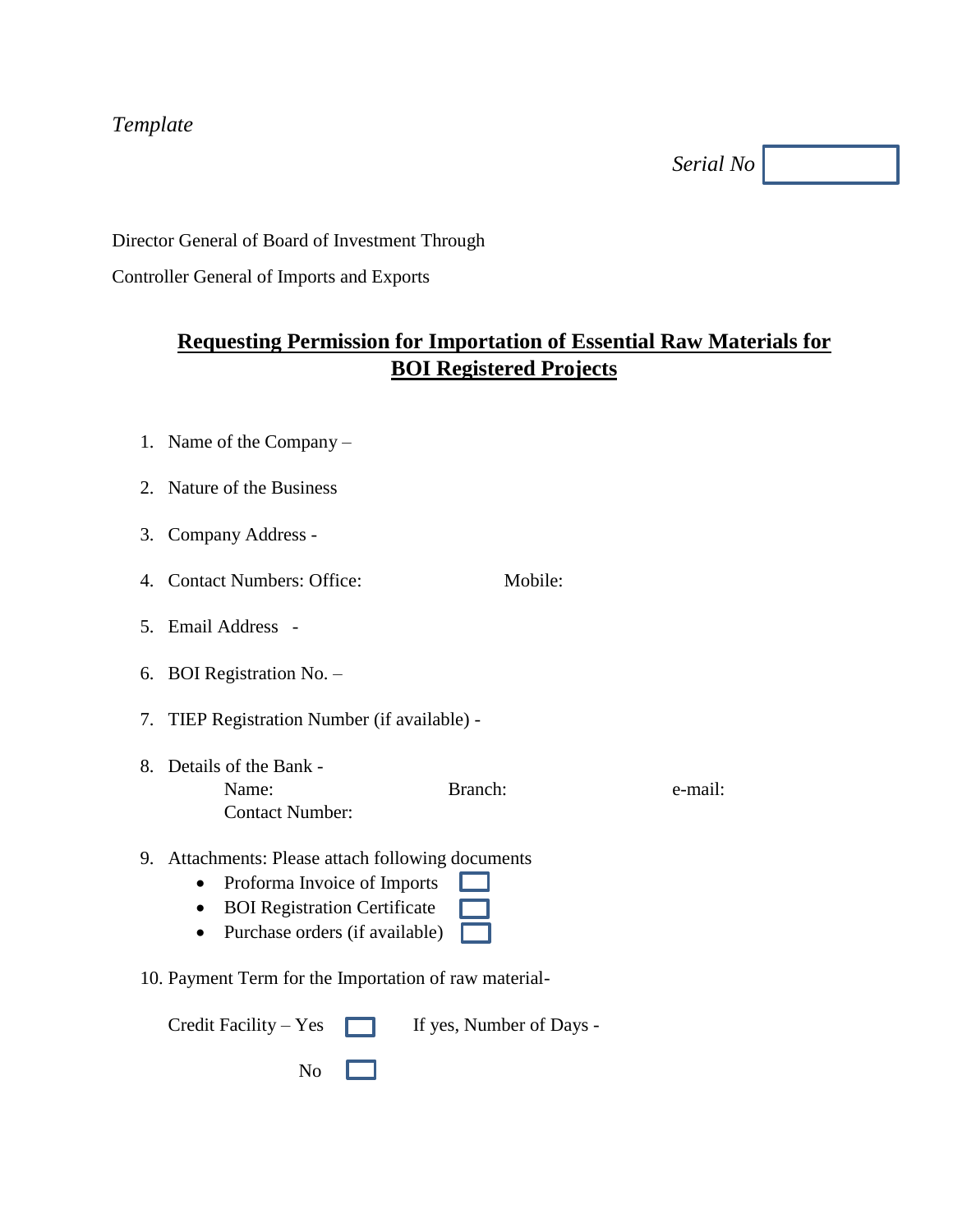#### 11. Details of Confirmed **Export** Orders

|                | Item | <b>HS</b> | Quantity | Value      | Date / Time of |                       | Country |
|----------------|------|-----------|----------|------------|----------------|-----------------------|---------|
|                |      | Code      |          | (Currency) |                | <b>Planned Export</b> |         |
|                |      |           |          |            |                |                       |         |
|                |      |           |          |            | Whether        | Date                  |         |
|                |      |           |          |            | shipment       |                       |         |
|                |      |           |          |            | date comes     |                       |         |
|                |      |           |          |            | before         |                       |         |
|                |      |           |          |            | 15.08.2020     |                       |         |
|                |      |           |          |            | (Yes or        |                       |         |
|                |      |           |          |            | No)            |                       |         |
| 1              |      |           |          |            |                |                       |         |
| $\overline{2}$ |      |           |          |            |                |                       |         |
| 3              |      |           |          |            |                |                       |         |

## 12. Details of the raw materials required to be imported

|   | Item | HS Code | Quantity | Unit | Value                             | Country of<br>Origin |
|---|------|---------|----------|------|-----------------------------------|----------------------|
|   |      |         |          |      | $(Xg, etc.)$ ( <i>/Currency</i> ) |                      |
|   |      |         |          |      |                                   |                      |
|   |      |         |          |      |                                   |                      |
| ി |      |         |          |      |                                   |                      |
| 3 |      |         |          |      |                                   |                      |

13. Details of **Imports** of the same raw-materials for the previous year.

|                   | Item | HS   | Quantity | Unit       | Value       | Country of |
|-------------------|------|------|----------|------------|-------------|------------|
|                   |      | Code |          | (Kg, etc.) | (/Currency) | Origin     |
|                   |      |      |          |            |             |            |
|                   |      |      |          |            |             |            |
|                   |      |      |          |            |             |            |
| $\sqrt{2}$<br>. J |      |      |          |            |             |            |